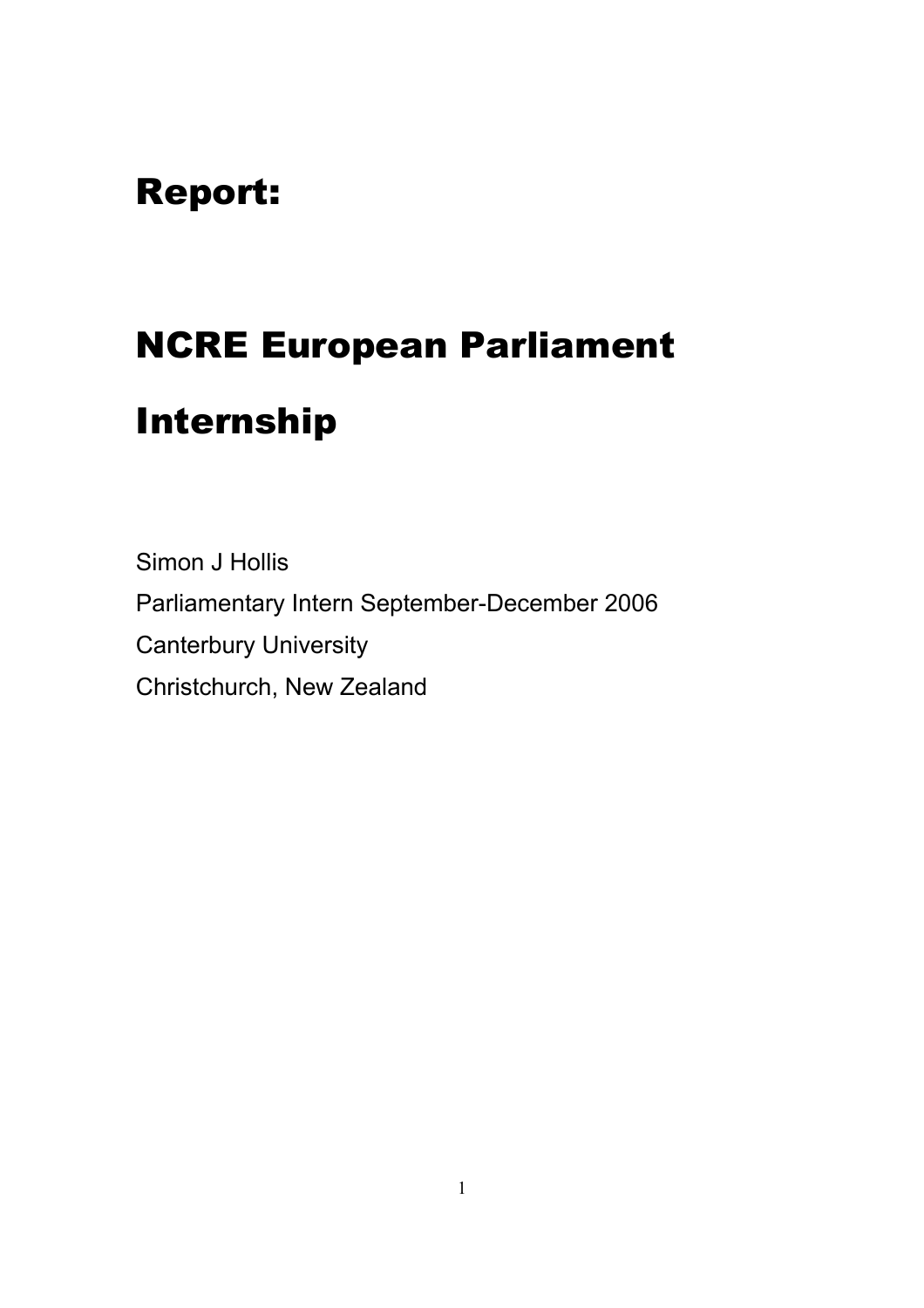#### **Introduction**

The European parliament internship is designed to provide post-graduate students with the experience and privilege of working within the political heart of the European Union (EU). Organised by the National Centre for Research on Europe (NCRE) in association with the New Zealand Embassy in Brussels and the members of the European Parliament (EP), post-graduate students are able to assist a Member of the European Parliament (MEP) for a period of three months. During the time spent in Brussels, it is hoped that the student will gain significant vocational skills and learn of the many complexities that exist within a dynamic, multi-cultural and political environment. Even if working within the parliament may not explicitly relate to a student's research, I have no doubt the experience will be implicit to any study involving the EU and directly benefit the student from a social and vocational perspective. The following describes my experiences and personal reflections as an intern in the EP. It is hoped that this report will and aid future interns before they embark on an incredible three months in the epicentre of Europe.

#### **Motivation**

Since I was a child, Europe has always fascinated me. The wondrous assortment of cultures, languages and architecture, combined with my father's stories of travelling throughout Europe, sparked a keen interest within me. This curiosity grew as I travelled through Europe, studied at a German High-School and learnt about European history as an undergraduate at both Canterbury University, New Zealand and the University of Konstanz, Germany. As a graduate in the National Centre for Research on Europe I was introduced to the stimulating and highly interesting area of European Union studies. By applying for the internship I hoped to receive the privilege of working in the EP in order to obtain a deeper understanding of the EU institutions, while enhancing my own vocational and personal skills at the same time. I also hoped that by working in the Parliament, my ability to analyse the EU would mature and my motivation to continue in my EU focused academic pursuits would develop. I also entertained the idea that through establishing a better knowledge of EU institutions, I could contribute towards my studies as a masters student.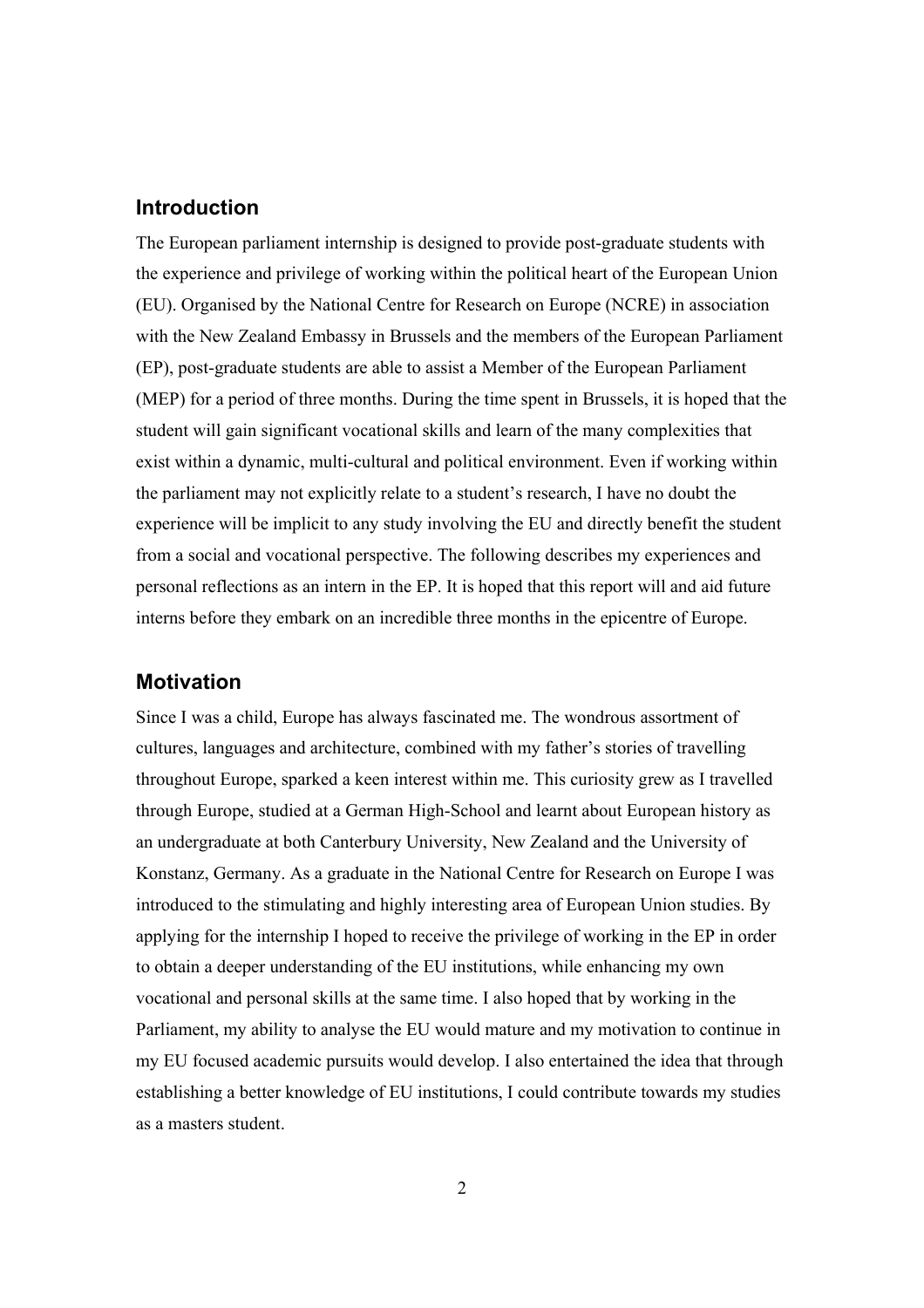#### **MEP placement**

Due to my knowledge of the German language and culture I attempted to secure a placement in a German MEPs office, through the assistance of Ms Janet Lowe, Councellor at the New Zealand Embassy in Brussels. Unfortunately, I was unable to find a position in a German's office; however, Janet was able to place me with a British MEP, whose interests paralleled with mine. Janet could not have arranged a better MEP. Dr Charles Tannock is heavily involved in Human Rights issues and international relations. My academic and general interests in foreign affairs meant that this particular posting was highly rewarding, exciting and very interesting.

#### **Dr Charles Tannock MEP**

Dr Charles Tannock is the Foreign Affairs Spokesman for the UK Conservative delegation and is Vice-President of the Parliament's Human Rights subcommittee. He was elected to the UK Conservative delegation Bureau in December 2005. He is also Vice Chairman to the EU-Ukraine Parliamentary Cooperation Committee. Charles is a member on the Committee on Foreign Affairs and Temporary Committee on the alleged use of European countries by the CIA for the transport and illegal detention of prisoners. He is also a substitute member on the Committee on Economic and Monetary Affairs, Delegation to the EU-Russia Parliamentary Cooperation Committee. Apart from these roles, Charles is also Founder and Coordinator of the EP Friends of India, founder member of the EP Friends of the Commonwealth, a member of the UK Parliamentary Friends of Armenia, honorary EP Parliamentary Adviser to Save the Assyrians Campaign, Anglicans for Israel and the UK Friends of Falun Gong. He is on the Executive Committee of the Conservative Friends of Bangladesh. Charles is also fluent in Portuguese, Spanish, French and Italian.

#### **Assistants and** *Stagières*

Silvia Janicinova was Charles full-time assistant and my work colleague. Although the standard work load was often stressful, I was impressed with her ability to keep afloat. Her relaxed, yet professional attitude made working in the office an enjoyable time. I was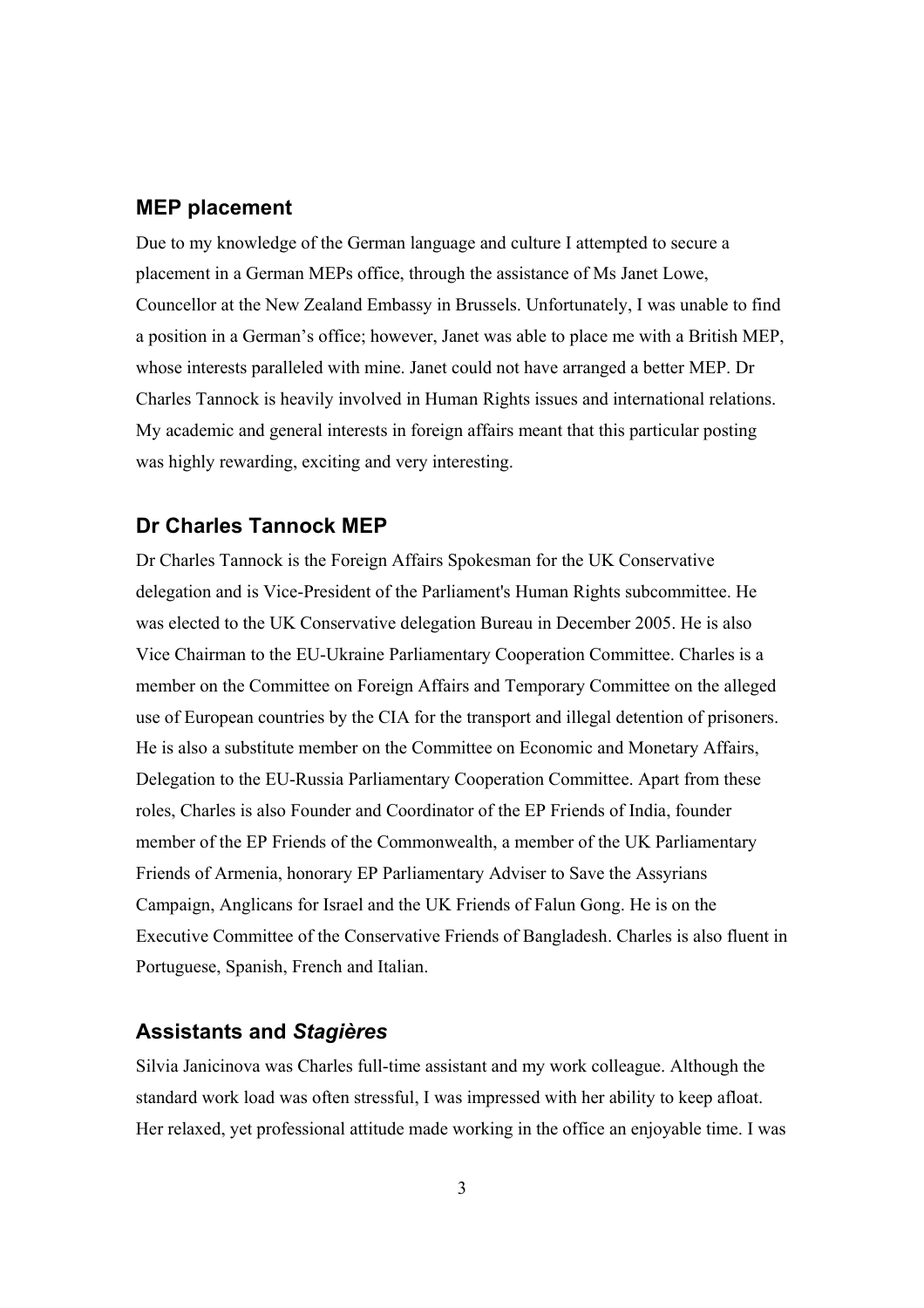quickly given tasks to assist in lightening the load of office work that Silvia had to cope with. I considered myself fortunate to be in an office space, where I was the only other assistant. This meant that I was given more meaningful and interesting tasks and was, thus able to learn a considerable amount of new skills. A usual MEPs office would hold at least two if not three full-time assistants, often with one or two *stagières*. One particular office had three assistants, and four *stagières*. This meant the *stagières* had to 'fight' for a task. Due to the immense amount of interns, I did not feel alone as a *stagière.* There are often events that bring together interns, such as dinners or receptions, were one is able to meet and make friends with other people of similar age and interests. This is also a good way to ask questions about any difficulties experienced in your office and get some good tips on the inner workings of the Parliament. Most staff are friendly and more then willing to help you find your way in case you get lost.

#### **EPP-ED**

Charles is in the largest political group in the Parliament, the European Peoples Party-European Democrats. There are 277 members out of the 785 MEPs (37% of total), which gives the party considerable strength. Indeed, the EPP-ED Group Members hold a range of key positions within the Parliament - including the chairmanships of nine of the EP's 22 committees or subcommittees, seven of its 14 Vice-Presidencies, and three of its five Quaestorships.

#### **Strasbourg**

I was fortunate enough to travel and work in the European Parliament in Strasbourg. It was a great experience to be part of the 'travelling circus,' - the temporary re-location of the entire European Parliament - for one week. This was, perhaps, the most stressful week for me in the European Parliament. The main reason for this, was that after only being in the EP for two weeks I had to effectively become the primary assistant for one week. It did not start well. Upon arriving to the Parliament after a long five hour journey, I found that the printer was broken, which was a vital piece of equipment in the office. This would not have proved to be a problem except upon leaving the office to find a new cartridge, I could not find my way back; I was utterly lost. To make things worse a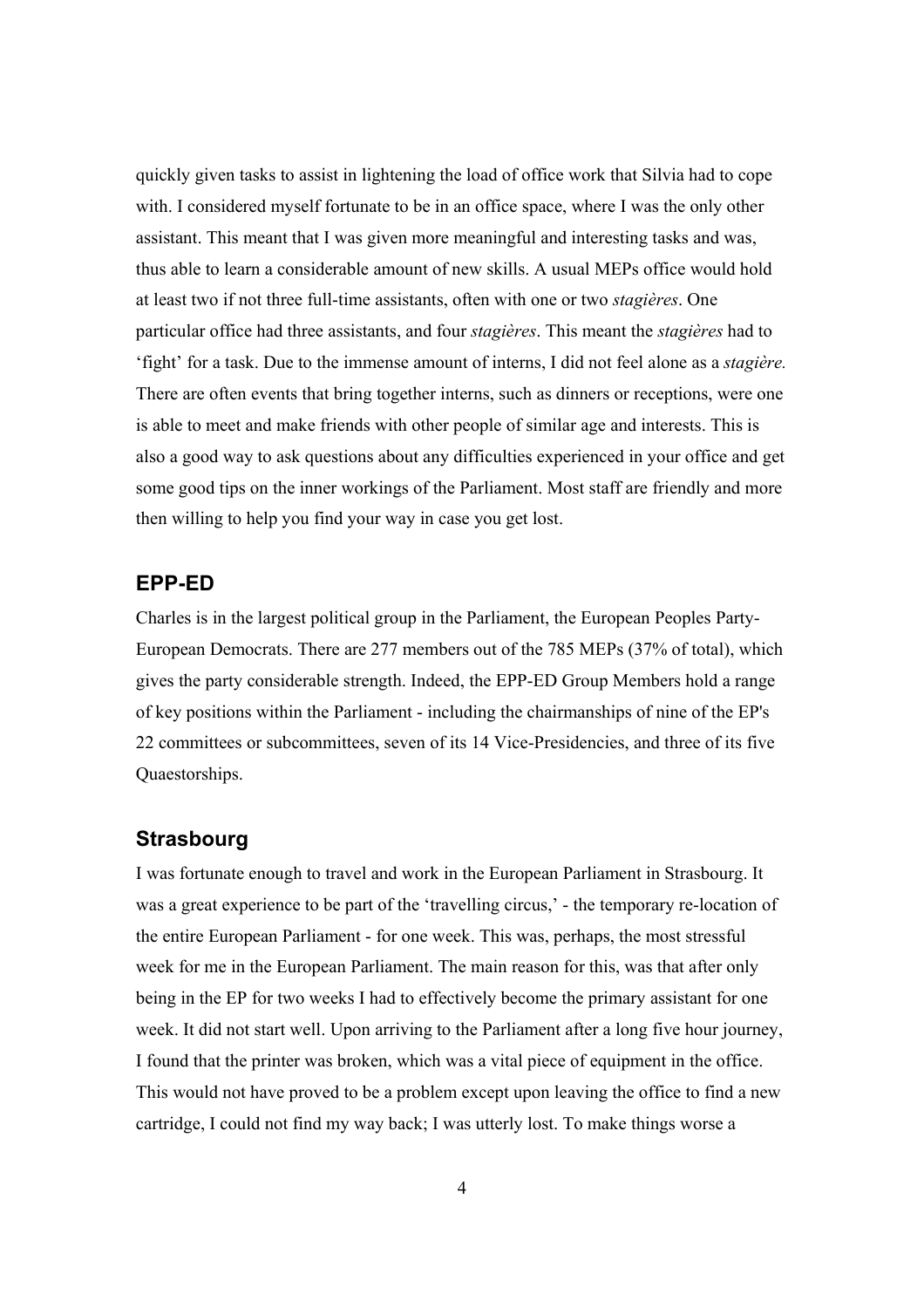majority of the people I approached for directions spoke little English. Feeling a large responsibility and urge to make a good impression on my MEP, I hurried back with a cartridge 30 minutes late. I don't think he even noticed or cared. Other than this, I soon got into the rhythm of the parliament and found that by the end of the week I was starting to enjoy myself. Indeed, the food in Strasbourg (outside of the Parliament) was fantastic.

#### **Tasks and Responsibilities**

I was gradually given more tasks as I proved my abilities and efficiency in the office. I started with general administrative duties. These included answering the phone, emailing, filling, organising interviews, dinners, and the occasional reception. I also had to familiarise myself with the various internal and external EP computer programmes, which would enable me to find various texts, drafts, reports or minutes that Charles would demand (for future interns I would stress the need to learn about these various programmes as soon as possible, as it will make your time in the EP a lot less stressful). I would also conduct the occasional research for Charles in order to satisfy his demanding curiosity or contribute to one of his parliamentary speeches. There was also specific parliamentary work that I conducted. This was primarily writing Parliamentary Questions (PQs) to the Commission or Council. This was possibly one of the most enjoyable tasks in the office. It involved, at times, extensive research on a particular question, such as EU administered aid for the prevention of HIV/AIDS in Angola. I would have to write a small and precise statement asking a direct question to either or both EU institutions, which was then checked and signed by Charles (sometimes also co-signed by other MEPs). Apart from this I also attended various committee meetings and took notes for Charles when he was unable to attend. I also contributed to various speeches, such as 'The EU's economic and trade relations with India' or the political dynamics present in Famagusta/Varosha.

#### **A Day in the office of Dr Charles Tannock MEP**

Although two days in the Parliament were never the same I will attempt to usher you through a normal day in Charles's office. This, I hope, will provide some insight into the mandatory, day-to-day running of a MEP's office and give an idea as to what future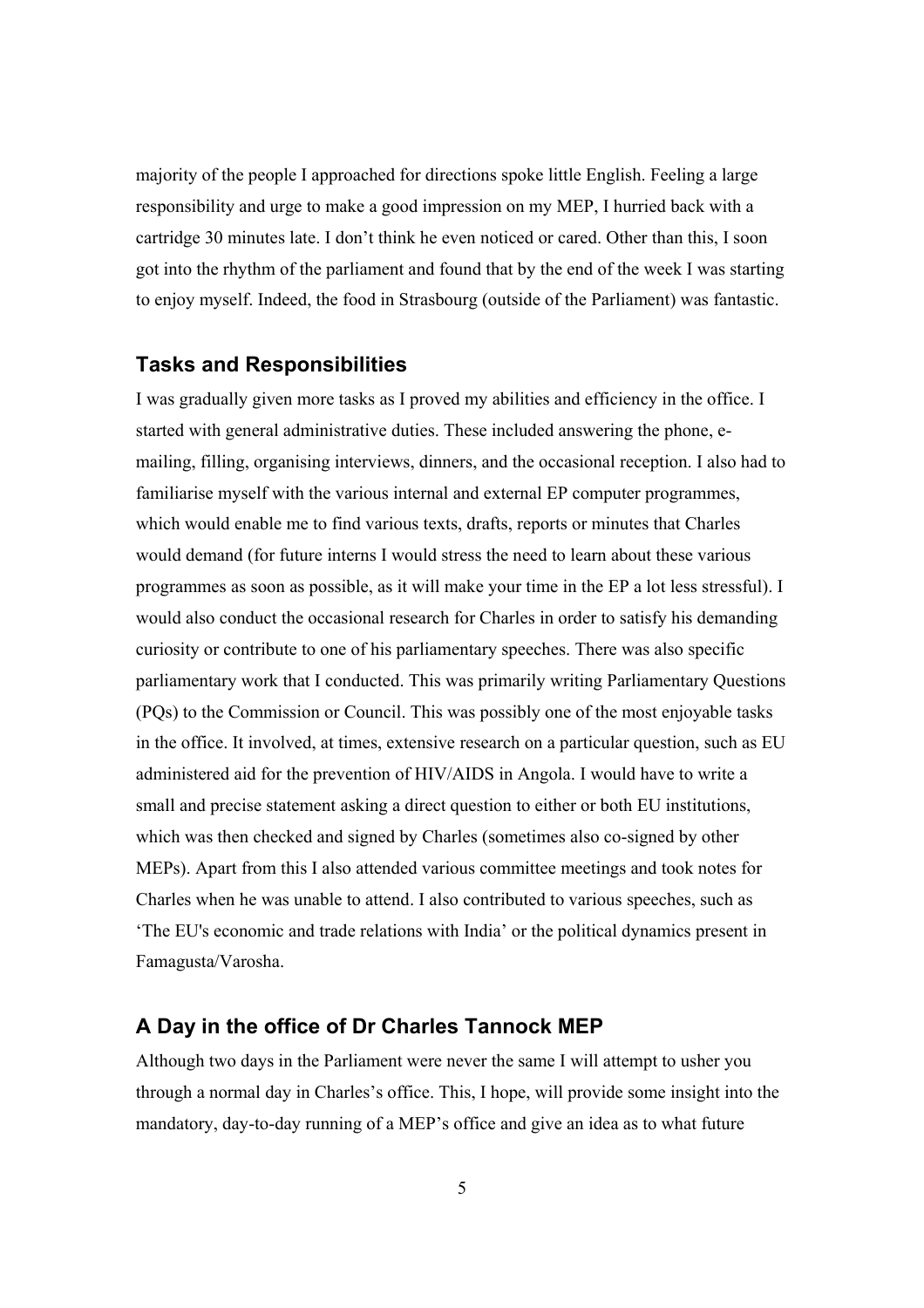*stagières* may expect. My day would start with a brisk walk to the parliament. Upon entering the impressive building and passing through the security I would check Charles internal and external mail on my way towards the  $E$  block and up to the  $14<sup>th</sup>$  floor. I would then answer or discard incoming e-mails (an on-going process, which took some time to acquire a sound judgment as to what was important and what was not). Charles would then ask me for (for example) the Karim report and the amendments for another report. I would, at times, be assigned to complete some research on a particular matter that my MEP would need to know. I might then accompany him to various committee meetings depending on which 'week' it was (the work in the EP follows a four-week rotational schedule. This would often be divided into committee week, Group Week, Strasbourg week and finally a mini-session week) Silvia and I would also attempt to be at meetings or committees where Charles would speak. Afterwards, we would occasionally comment on his speech, offering praises and the odd bit of constructive criticism. I might then write or research a topic for an upcoming parliamentary question. The day was divided by lunch, which would often mean going into the EP canteen along with everyone else. If I were busy, there were also other cafes in the EP offering a much needed coffee or sandwich. If you had time, there was also a hairdresser, supermarket, Gym and even a meditating room all housed within the EP. At the end of the day – depending on the work-load, usually around 17:30-18:30 – I would make my way home.

#### **Outside the European Parliament**

I was fortunate enough to flat with two other kiwis during my stay. They were very helpful and hospitable, helping me with the much needed French phrases, taking me to the best and most bizarre antique markets and providing wholesome friendship. I also meet various people through the European Parliament who quickly became good friends. I cherished the opportunity to learn about different cultural quirks through the various people I meet. Indeed, the main friends that I made held the following nationalities: German, Swedish, Dutch, Portuguese, Slovakian, and Mauritian. Brussels itself has a lot to offer. Some of the highlights were the Horta museum, the Leon Spillaert exhibition at the National Art Gallery, Tunisian and Italian restaurants, Christmas markets, the Manneken Pis (?), Belgium beer, cafés, chocolateries, and amazing art nouveau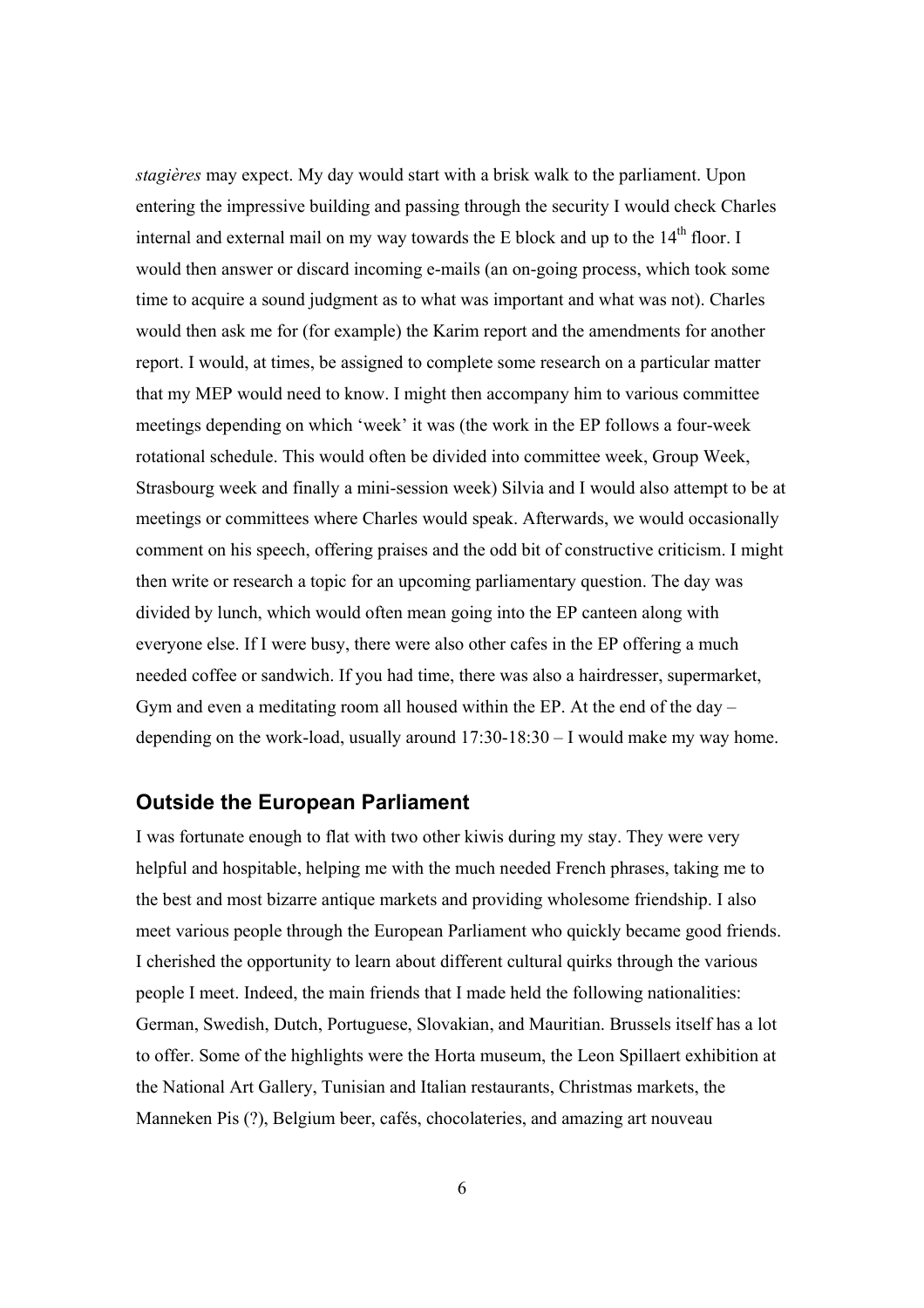architecture. I was also fortunate enough to visit the New Zealand embassy on numerous occasions. HE Mr Wade Armstrong, Janet Lowe and the rest of the staff made me feel very welcome. It was a great reassurance to know that I had someone to turn too if I had any problems.

#### **Personal Reflections**

Looking back at what has possibly been the most extraordinary three months of my life, various observations that I made have either reinforced or shattered my pre-conceived ideas of the EU and politics. I came to the Parliament with an understanding that it played a vital role for the EU, but maintained limited power to actually affect EU legislation. I quickly learned that despite the limited capabilities of the EP, its parliamentarians had a voice and made themselves heard. Although, I personally feel their remains a lack in transparency between European Politicians and their constituencies, I was surprised at the amount of interviews taken by major European television, radio and News Paper networks. Indeed, my MEP was interviewed by BBC, Live French television, Spanish radio and various other reporters. My MEP once stated that media was the 'life-blood' of his office. Another interesting element in the EP that I had not expected was the amount of 'wining and dining' between the MEPs and various embassies. This not only reflected the rising importance of the EP, but also illustrated which countries felt that influencing the MEPs would contribute to their own agendas.

Politicians seldom differ from country to country; my interest and knowledge of New Zealand's political landscape and its diplomatic efforts have increased. Living and working in such a dynamic and multi-cultural environment also brought me closer to the social and political issues facing Europe. One issue in particular was Islam in Europe: an important and contentious topic that is becoming sensitive to almost every European citizen, including the European Parliamentarians. It was fascinating to hear a wide range of views from well educated and intelligent people, who would condemn or praise Islam in Europe. As this is not a topic so widely discussed in New Zealand, it was interesting to understand the views and convictions of people from a relatively non-biased position. Other issues discussed put flesh on the bones of issues that I had previously learned from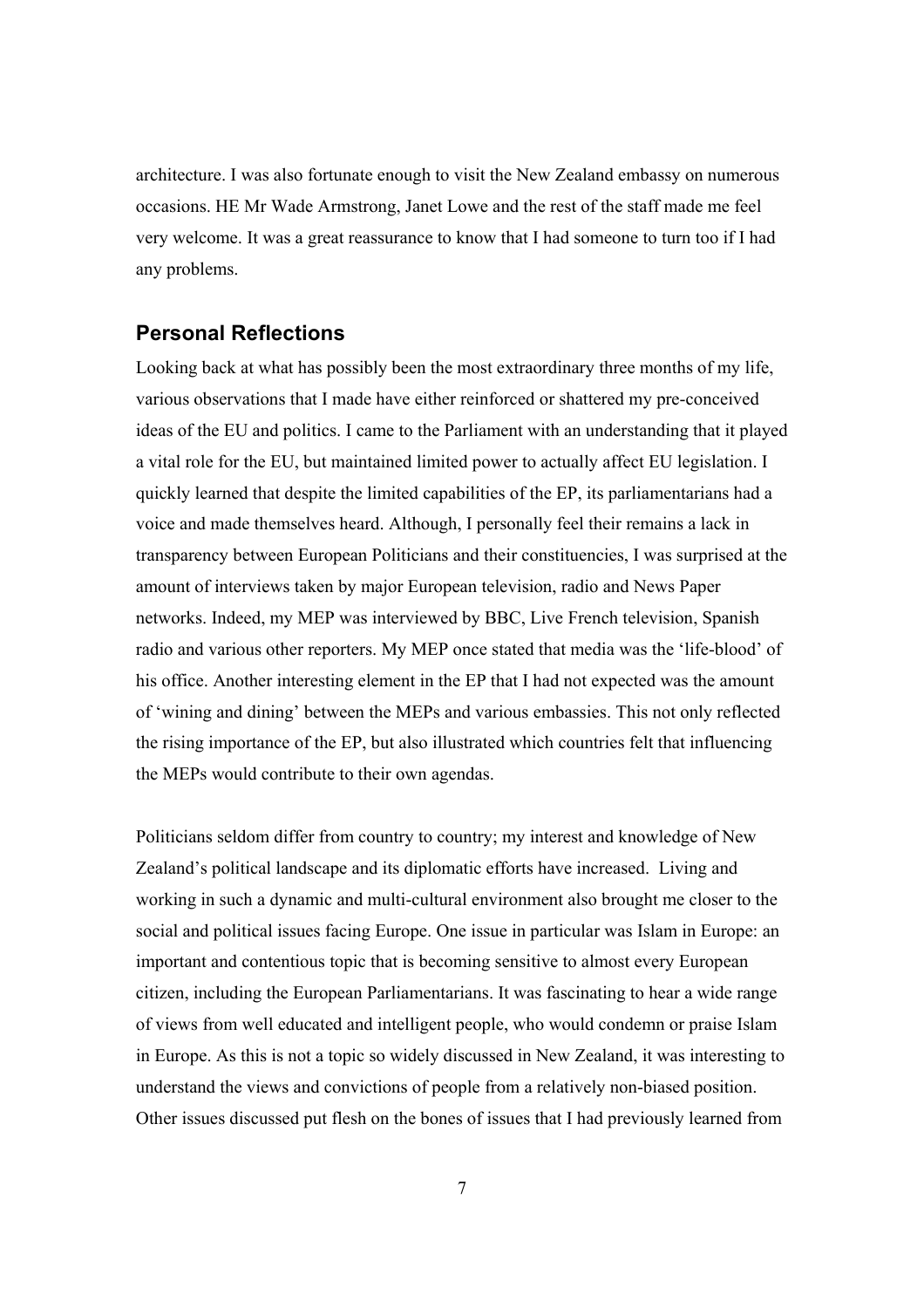text books. This has not only given me a fresh zeal for studying European Studies, but added to my perspective on a number of topics from the Swedish economy, Danish political elections, EU aid development in Angola or the EU's police force in Israel.

I was also pleasantly surprised at my MEPs passionate commitment to democracy, Human Rights and rule of law. Although not all MEPs are as ideologically motivated as Charles, it was a pleasure to observe someone who was willing to push political boundaries, keeping the people of Europe at the heart of his political agenda. Unlike Charles, there were certainly other MEPs who were not as committed. I often attended committee meetings with very few parliamentarians and heard stories of some who would not even turn up in Brussels for weeks.

#### **When opportunity knocks**

There were countless opportunities to meet people, network and learn about the diversity existent in European culture and politics. Numerous receptions were held in the European Parliament. These could range from the promotion of new EU-transport legislation to traditional Mongolian singers, musicians, food and wine. Most of these were open to *stagières*, who took full advantage of this special, European-style 'education.' Other conferences, summits and meetings were also possible to attend, as a representative of my MEP. This provided me with a great, general overview of current EU relations with other international actors. A few highlights of speeches or meetings I attended included: a NATO conference entitled, 'NATO: Overdue or Over-stretched,' designed as a lead up to its Summit in Riga; a speech in the EP by Javier Solana; a special political meeting with the Venezuelan political opposition; a speech by General Pervez Masharraf; the annual EU-Indonesia summit; and a speech by Ukrainian Prime Minister Viktor Yanukovych. If there was one piece of advice to give to the next intern it would be to take advantage of every opportunity – make the most of your time!

#### **Acknowledgments**

I would like to acknowledge a few people who have made my time in Brussels an unforgettable and pleasant experience. Firstly, Dr Charles Tannock MEP and his